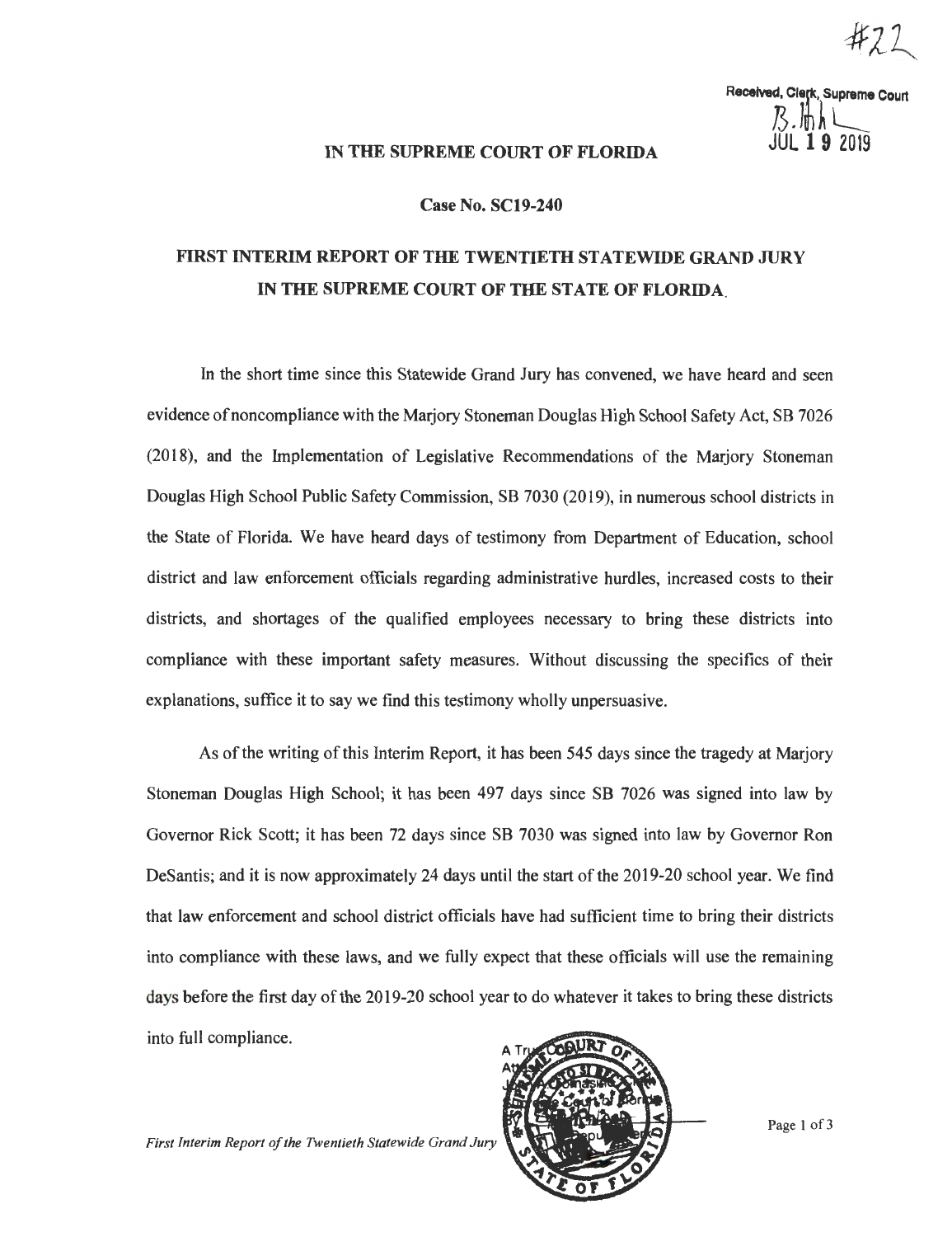Finally, we have seen and heard troubling evidence of conflicts between school district officials and law enforcement agencies regarding who is ultimately responsible for executing and enforcing SB 7026 and SB 7030. It appears that at least some of these officials have failed---refused-to accept their responsibility for school safety. Protecting and securing our schools and every life within them is everyone's responsibility and it is of utmost importance. The goals of securing our schools and educating our children are not in conflict. They require cooperation between law enforcement and school district officials. The responsibility of securing our schools is not a matter to be passed from agency to agency, it is not a budget item to be haggled over, and it is not an agenda issue to be whittled down by negotiation into minimum legally-sufficient actions. Now is the time for everyone tasked with implementing and enforcing these laws to take action.

This Statewide Grand Jury will continue to investigate, monitor and exercise our authority to ensure full compliance with SB 7026 and SB 7030, as requested by the Governor and ordered by the Florida Supreme Court, throughout our term.

Respectfully submitted to the Honorable Martin S. Fein, Presiding Judge, this  $\mathbf{f}^{\bullet}$  day of July, 2019.

*--~*c::::: *o*  $\cdot$ , Foreperson, Juror #  $\cdot$  ,

Twentieth Statewide Grand Jury of Florida.

THE FOREGOING First Interim Report of the Twentieth Statewide Grand Jury was returned before me in open court, this  $\frac{1}{2}$  day of July, 20).

HON. MARTIN S. FEIN, Presiding Judge Twentieth Statewide Grand Jury of Florida